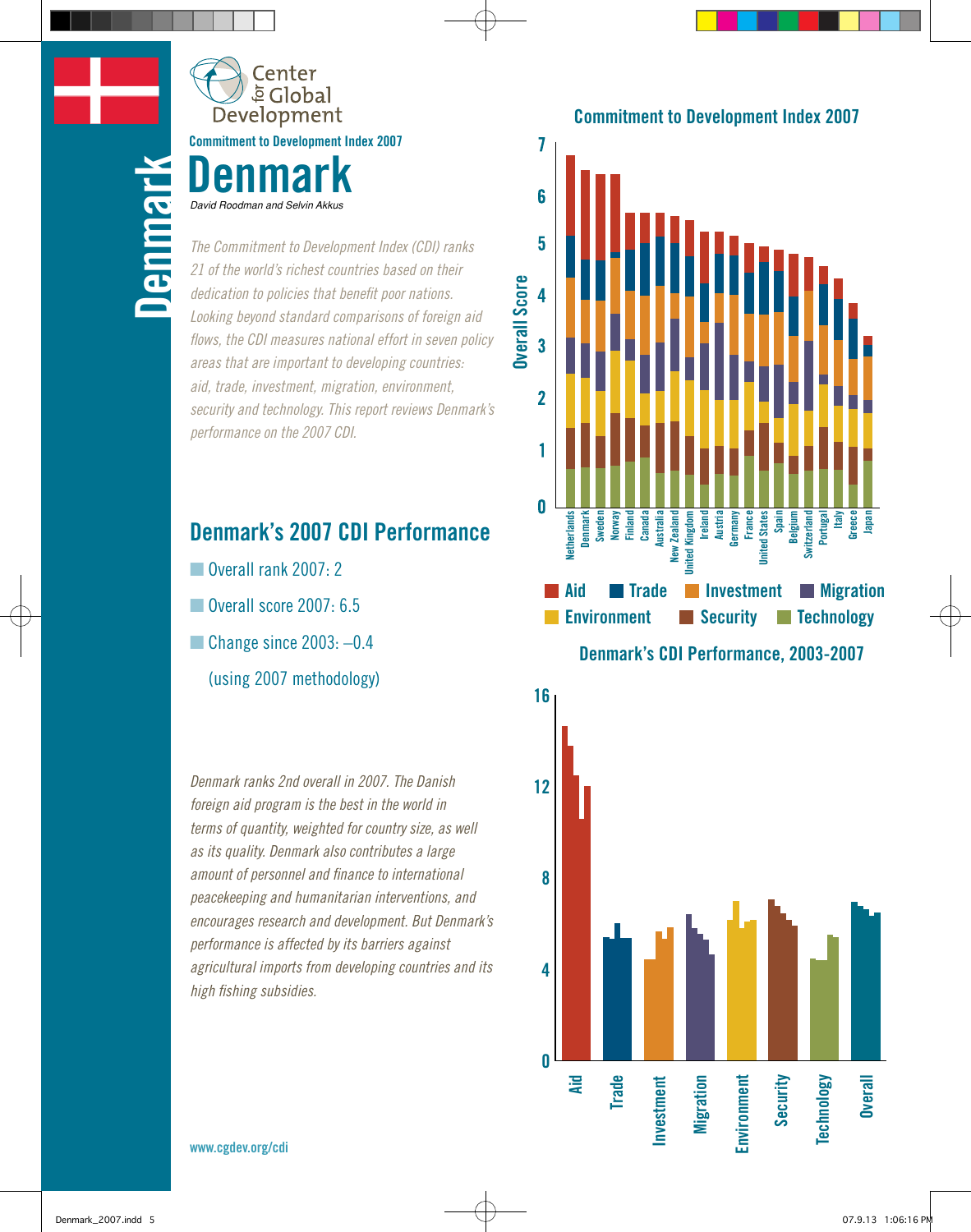Aid quality is just as important as aid quantity, so the CDI measures gross aid as a share of GDP adjusted for various quality factors: it subtracts debt service, penalizes "tied" aid that makes recipients spend aid only on donor goods and services, rewards aid to poor but relatively uncorrupt recipients, and penalizes overloading poor governments with many small projects.

## ■ Score: 12.0

**■ Rank: 1** 

### **Strengths**

- Very high net aid volume as a share of the economy (0.80%; rank: 3)
- Prevents project proliferation; large average project size (rank: 4) - Selectivity: large share of aid to poor and relatively democratic
- governments (rank: 1)

### **Weaknesses**

- Small amount of private charitable giving attributable to tax policy (rank by share of GDP: 13)

# **Trade**

International trade has been a force for economic development for centuries. The CDI measures trade barriers in rich countries against exports from developing countries.

### **n** Score: 5.4

**n** Rank: 11

### **Weaknesses**

- High tariffs on agricultural products (40.4% of the value of imports; rank: 11)
- High agricultural subsidies (equivalent to 14.7% tariff; rank: 18)

# **Investment**

Rich-country investment in poorer countries can transfer technologies, upgrade management and create jobs. The CDI includes a checklist of policies that support healthy investment in developing countries.

**n** Score: 5.8 **n** Rank: 17

### **Strengths**

- Employs foreign tax credits to prevent double taxation of corporate profits earned abroad
- Provides assistance to developing countries to set up investment promotion agencies

### **Weaknesses**

- Political risk insurance also given to inefficient, import-substituting projects
- Does not allow domestic investors to take advantage of developing country tax incentives
- Does not provide support for design of securities regulations and institutions in developing countries
- Does not actively participate in the Extractive Industries Transparency Initiative (EITI)
- Does not provide support for outflows of portfolio investment

# **Migration**

The movement of people from poor to rich countries provides unskilled immigrants with jobs, income and knowledge. This increases the flow of money sent home by migrants abroad and the transfer of skills when the migrants return.

### ■ Score: 4.6

### n **Rank: 13**

### **Strengths**

- Bears large share of the burden of refugees during humanitarian crises (rank: 7)
- Large increase during the 1990s in the number of unskilled immigrants from developing countries living in Denmark (rank by share of population: 8)
- No tuition fee for foreign students

### **Weaknesses**

- Small number of immigrants from developing countries entering Denmark (rank by share of population: 14)

### **Center for Global Development Denmark Country Report www.cgdev.org/cdi**

Denmark\_2007.indd 2 07.9.13 1:06:11 PM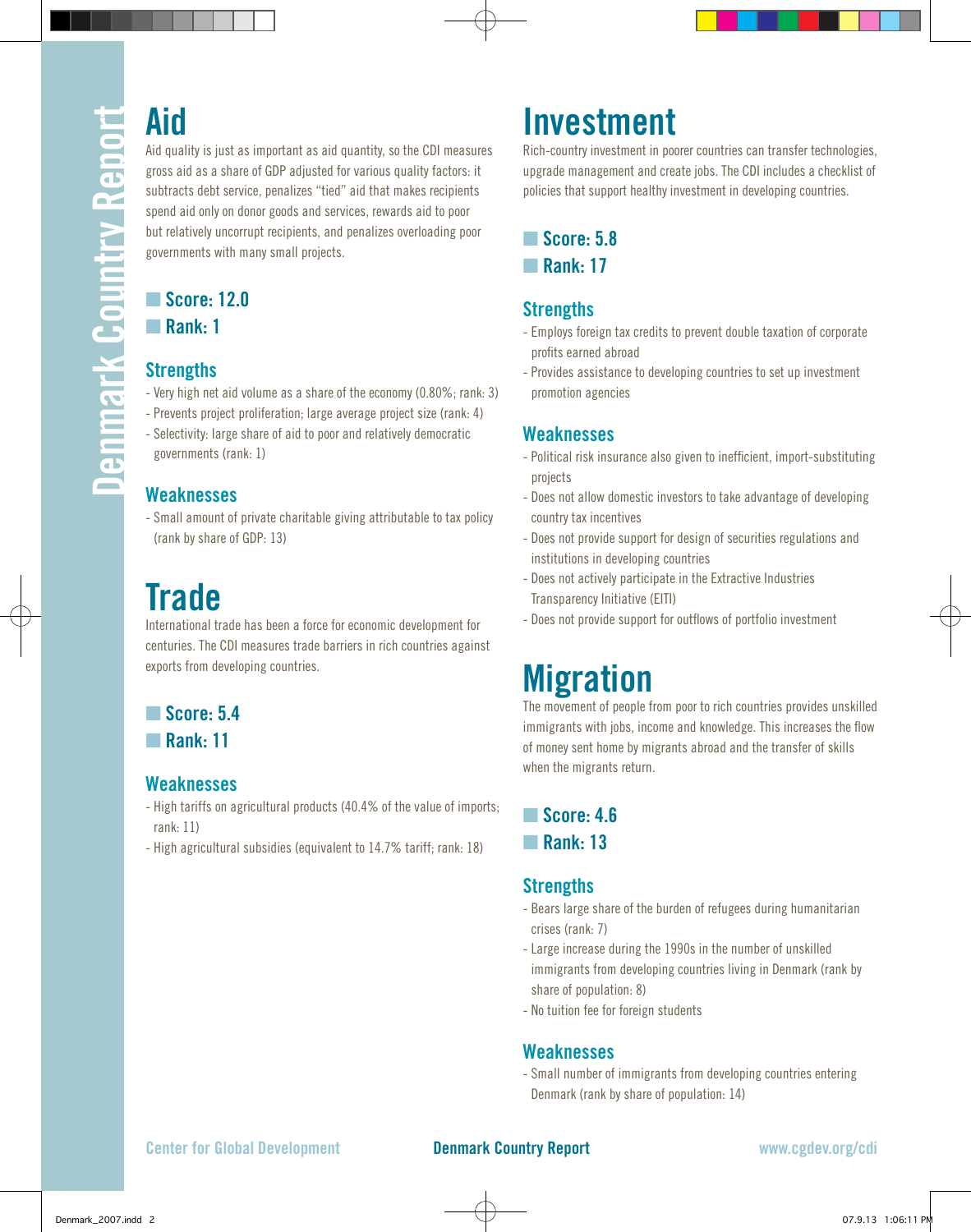## **Environment**

Rich countries use a disproportionate amount of scarce resources, and poor countries are most vulnerable to global warming and ecological deterioration, so the CDI measures the impact of policies on the global climate, fisheries, and biodiversity.

### ■ Score: 6.1

**n** Rank: 11

### **Strengths**

- Decline in greenhouse gas emissions in 1995–2005 (average annual growth rate/GDP, –4.1%; rank: 3)

### **Weaknesses**

- High fishing subsidies (\$8.50 per person; rank: 21)
- High greenhouse gas emissions rate per capita (11.8 tons of carbon dioxide equivalent; rank: 13)

# **Security**

Since security is a prerequisite for development, the CDI rewards contributions to internationally sanctioned peacekeeping operations and forcible humanitarian interventions, rewards military protection of global sea lanes, and penalizes arms exports to poor and undemocratic governments.

### ■ Score: 5.9

n **Rank: 5**

### **Strengths**

- Significant financial and personnel contributions to internationally sanctioned peacekeeping and humanitarian interventions over last decade (rank by share of GDP: 5)
- No arms exports to poor and undemocratic governments (rank by share of GDP: 1)

### **Weaknesses**

- No protection of global sea lanes

## **Technology**

Rich countries contribute to development through the creation and dissemination of new technologies. The CDI captures this by measuring government support for R&D and penalizing strong intellectual property rights regimes that limit the dissemination of new technologies to poor countries.

### ■ Score: 5.4

**■ Rank: 7** 

### **Strengths**

- High tax subsidy rate to businesses for R&D (rank: 6)
- Low share of government R&D expenditure on defense (0.75%; rank: 8)

### **Weaknesses**

- Offers patent-like proprietary rights to developers of data compilations, including those assembled from data in the public domain
- Imposes strict limitations on anti-circumvention technologies that can defeat encryption of copyrighted digital materials

### **Background Papers and Contributors**

See "The Commitment to Development Index: 2007 Edition" by David Roodman, available at www.cgdev.org/cdi. The website also has background papers for each policy area: David Roodman on foreign aid, William R. Cline on trade, Theodore H. Moran on investment, Elizabeth Grieco and Kimberly A. Hamilton on migration, Amy Cassara and Daniel Prager on environment, Michael E. O'Hanlon and Adriana Lins de Albuquerque on security, and Keith Maskus on technology.